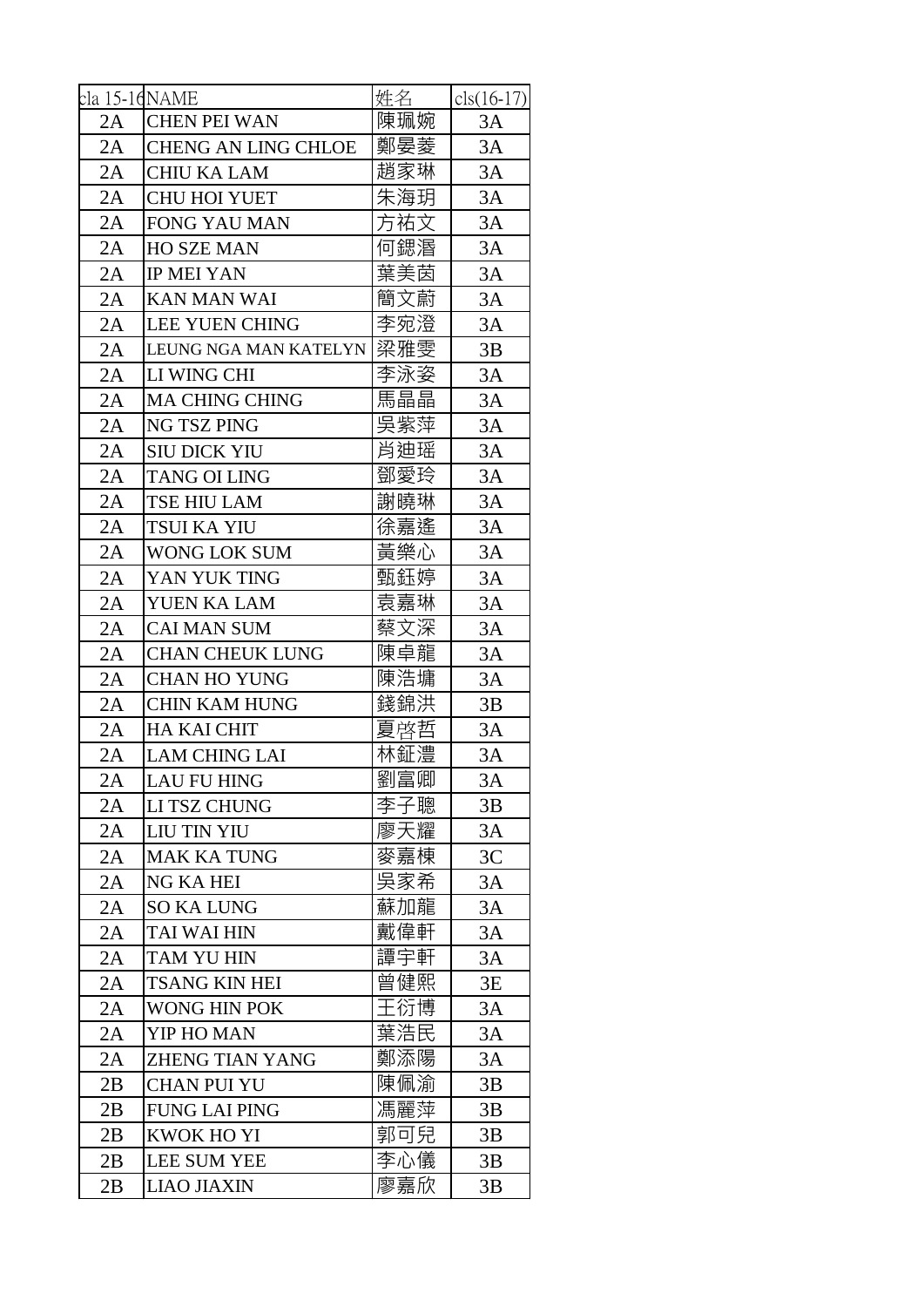| 2B | <b>MAK HIU TUNG</b>       | 麥曉彤 | 3B             |
|----|---------------------------|-----|----------------|
| 2B | <b>SIU YUK TING</b>       | 蕭玉婷 | 3B             |
| 2B | <b>SO TSZ YAU</b>         | 蘇子柔 | 3B             |
| 2B | <b>SO YAN HEI</b>         | 蘇恩熙 | 3B             |
| 2B | <b>SO YAN KIU</b>         | 蘇欣喬 | 3B             |
| 2B | WONG KIT YEE              | 黃潔頤 | 3B             |
| 2B | <b>WONG NIM KI</b>        | 黃稔淇 | 3B             |
| 2B | YEUNG MAN YI              | 楊曼怡 | 3B             |
| 2B | <b>CHAN CHEUNG YIN</b>    | 陳章賢 | 3B             |
| 2B | <b>CHEN JINPENG OSCAR</b> | 陳晋鵬 | 3B             |
| 2B | <b>CHUI KA HO</b>         | 徐嘉灝 | 3B             |
| 2B | <b>FUNG KWOK KIT</b>      | 馮國傑 | 3B             |
| 2B | Leung Ho Yuen             | 梁浩源 | 3B             |
| 2B | <b>LEUNG NOK HANG</b>     | 梁諾恆 | 3B             |
| 2B | Li Chun Kui               | 李震炬 | 3C             |
| 2B | <b>MA PUI KIT</b>         | 馬培杰 | 3B             |
| 2B | TAI YUK ON                | 戴旭安 | 3B             |
| 2B | TSUI TIN YAU              | 徐天祐 | 3B             |
| 2B | <b>WONG CHI LOK</b>       | 黃智樂 | 3B             |
| 2B | WONG WAI KIT              | 黃偉杰 | 3B             |
| 2B | YEUNG WING CHUN           | 楊詠竣 | 3B             |
| 2C | <b>AU YUEN TING</b>       | 區苑婷 | 3C             |
| 2C | <b>CHAN MEI YAN</b>       | 陳美欣 | 3C             |
| 2C | CHIN PUI MOON             | 錢佩玟 | 3C             |
| 2C | <b>FUNG WING SHAN</b>     | 馮詠珊 | 3C             |
| 2C | <b>LAM HO SUM</b>         | 林可芯 | 3C             |
| 2C | <b>LAM WING TUNG</b>      | 林穎潼 | 3C             |
| 2C | SO WING SUM               | 蘇詠芯 | 3 <sup>C</sup> |
| 2C | YANG KA HEE               | 楊嘉烯 | 3B             |
| 2C | Chan Ka Fai               | 陳嘉輝 | 3C             |
| 2C | <b>CHOW TAI WAI</b>       | 周大蔚 | 3B             |
| 2C | <b>CHUI CHI KONG</b>      | 徐志剛 | 3C             |
| 2C | HO CHUN HING DAVE         | 何駿興 | 3B             |
| 2C | Lam Yu Shing              | 林俞成 | 3C             |
| 2C | <b>LAW CHAK YAN</b>       | 羅澤仁 | 3B             |
| 2C | LEE YIN LOK               | 李彥樂 | 3C             |
| 2C | <b>MAN HO LAM</b>         | 文顥霖 | 3C             |
| 2C | <b>TANG MING CHAK</b>     | 鄧銘澤 | 3C             |
| 2C | <b>TSUI CHING HONG</b>    | 徐政康 | 3C             |
| 2C | <b>TSUI WAI KIN</b>       | 徐偉健 | 3C             |
| 2C | YEUNG LAP NAM             | 楊立楠 | 3C             |
| 2C | YEUNG YAT SANG            | 楊溢生 | 3C             |
| 2C | <b>CHEUNG KWOK TUNG</b>   | 張國東 | 2B             |
| 2C | NG HO YIN                 | 吳浩然 | 2B             |